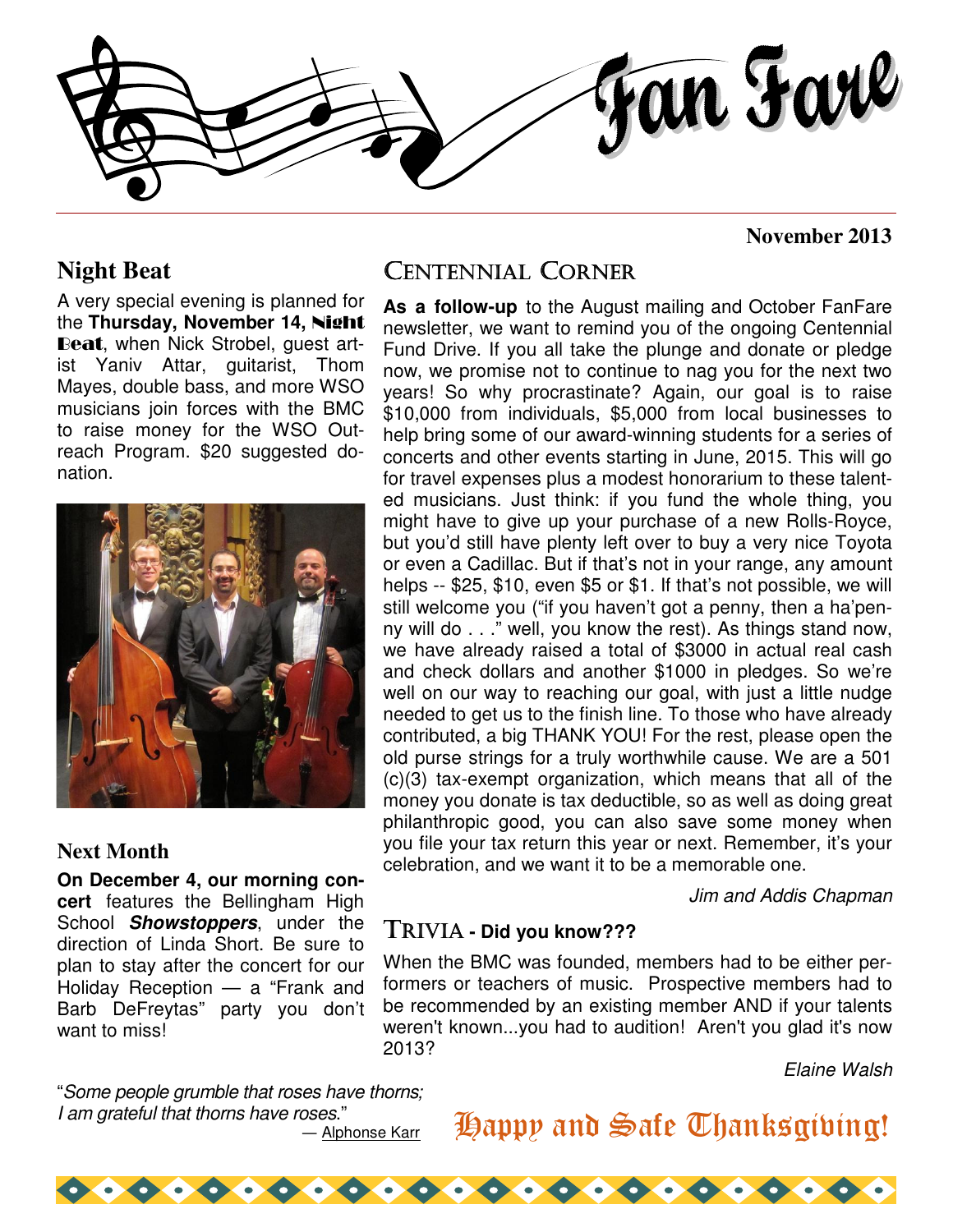

## Board Notes

**Greetings and warm welcome** to new members John Binns, Nancy Fine, Julie Gorrell, Suni Jacobson and Pam Wells.

**Please stop by the membership table** and pick up your handbook if you haven't done so already. It's always a good time to join or renew your membership; your dues, a mere \$25 per year, allow the BMC to offer extraordinary concerts to the community; they are also the main source of funding for our student awards.

Thanks to our **Awards Committee** (and our dedicated "webmaestro"), audition material and guidelines are now posted on our website, and announcements are going out soon to Whatcom County teachers. Joining the committee is **Elaine Brent**, who will coordinate the new Ethel Crook String Awards. Our competitions are a remarkable endeavor; thank you, ladies, for your amazing work!

**Thank you for your kind donations**: Patricia Clarke and Charlie Way (Centennial Fund), and Andrine and Erwin Knapp (General Fund). **Your generosity is much appreciated!**

## WANTED: 104 pianists!

The Whatcom Museum is having a special event, DECK THE OLD CITY HALL, with decorated holiday trees and other special exhibits. There is a beautiful Steinway piano in the Rotunda Room upstairs which would fill the building with warmth if I can find 104 volunteer pianists to play for half hour times beginning at noon until 5 pm, Thursday, Friday, Saturday and Sunday, beginning November 14 until the 30 (except Thanksgiving).

If you or your students or friends would be willing to play at any one or more of these times, please email Gail Haines at mghaines3@gmail.com or call 676-1344 for more information. The music can be anything of your choice.

With thanks from the DECK THE OLD CITY HALL committee, Gail Haines

# **Upcoming Events**

**The Met in HD Live 2013-2014 season** continues with Puccini's **Tosca**, on Saturday, November 9, 9:55 am (Encore: Wednesday, November 13, 2013 at 6:30 pm). Puccini's timeless verismo score is well served by an exceptional cast, led by Patricia Racette in the title role of the jealous diva, opposite Roberto Alagna as her lover, Cavaradossi. George Gagnidze is the villainous Scarpia.

#### **Sunday, December 8 - 3:00pm - Mount Baker Theatre**

The Whatcom Symphony Orchestra presents Celebrate The Season. Let this special celebration warm up the season with orchestral and choral favorites. Our guests include the **Bellingham Chamber Chorale**, conducted by Ryan Smit, and the **Bellingham Children's Choir**, led by David Post. Program includes: Rimsky-Korsakov: Polonaise from Christmas Eve, Handel: Water Music Suite, Holcombe: Festive Sounds of Hanukkah, Bach: Orchestra Suite No. 3, Holst: Christmas Day, Bizet: Farandole from L'Arlésienne, and more! Tickets \$35/\$30/\$12. For more information and tickets, please call (360) 756-6752 or visit www.whatcomsymphony.com.



## Goodies - Did you fill out your entry stub?

Don't miss **LE CORSAIRE** in a new production from the Bolshoi. Sunday, November 17, 11 a.m. at The Pickford Film Cinema. \$20 members/ \$16 non-members.

**Looking for the perfect gift?**  Try Wince A Pun on Thyme by Lou Lippman!



**For more information about the BMC, visit our website www. bellinghammusicclub.org**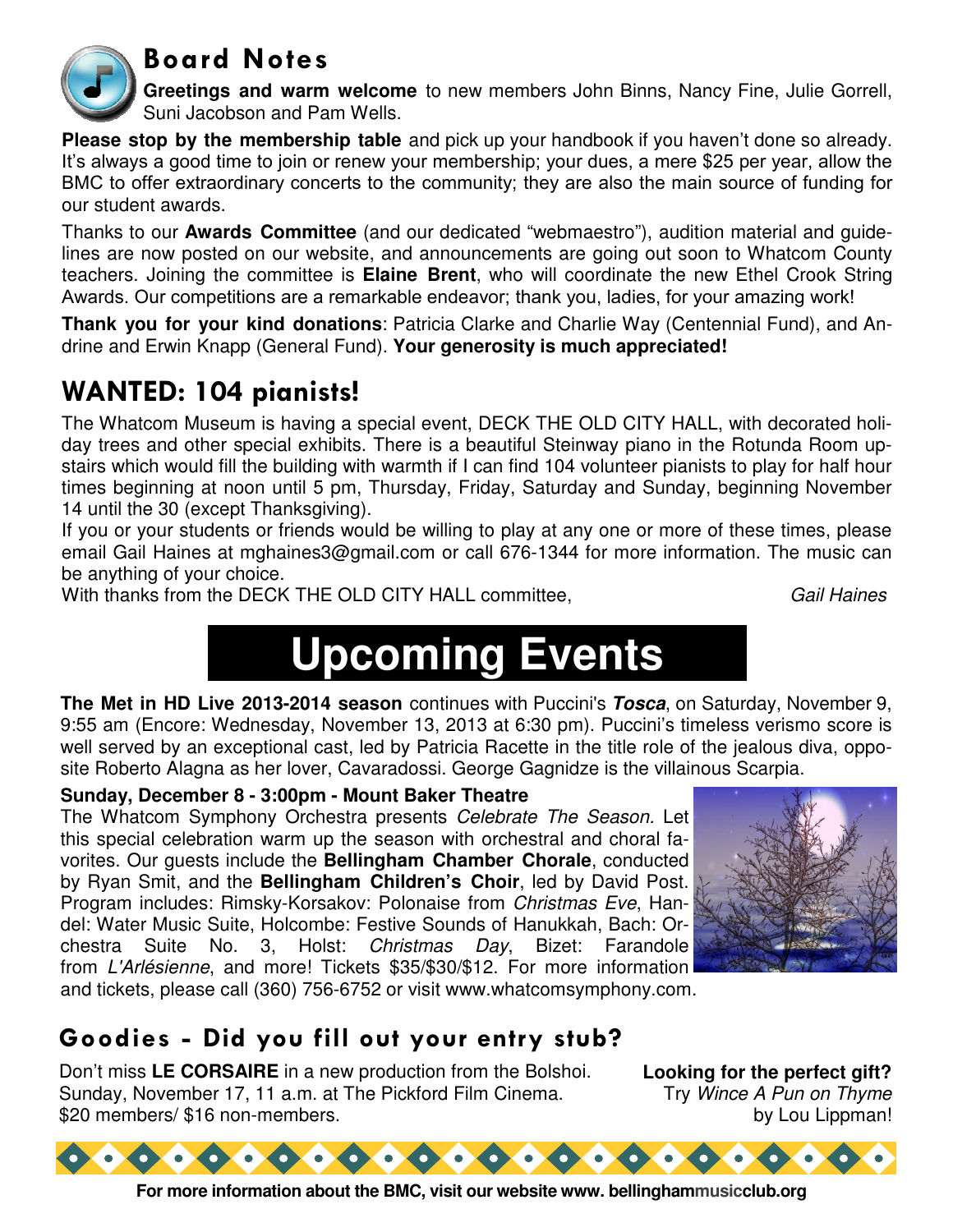

Gail Haines presents

**Cellist Nick Strobel and Friends** 

Nancy Heyer, piano Coral Marchant, cello Ian Slater, Maya Enstad and Emily Allaway



Gnome's Dance for cello & piano, Opus 50, No. 2 David Popper

(1843-1913)

Three Pieces for cello and piano, Opus 64, No. 1 David Popper 1. Once Upon More Beautiful Days: In Memory of My Parents

Sonata for cello and piano No. 3 in G minor, S. 1029 Johann Sebastian Bach

- 1. Vivace (1685-1759)
- 2. Adagio
- 3. Allegro

Minstrel's Song for cello and piano in F# minor, Opus 71 Alexandre Glazunov

Nancy Heyer, piano

Sonata for two cellos No. 4 Jean-Baptiste Barrière

- 
- 2. Adagio
- 3. Allegro prestissimo

Coral Marchant, cello

Requiem for 3 cellos and piano, Opus 66 David Popper

Ian Slater & Maya Enstad, cello Emily Allaway, piano

(1865-1936)

1. Andante (1705-1747)

Bellingham Music Club Wednesday, November 6, 2013, 10:30 a.m.